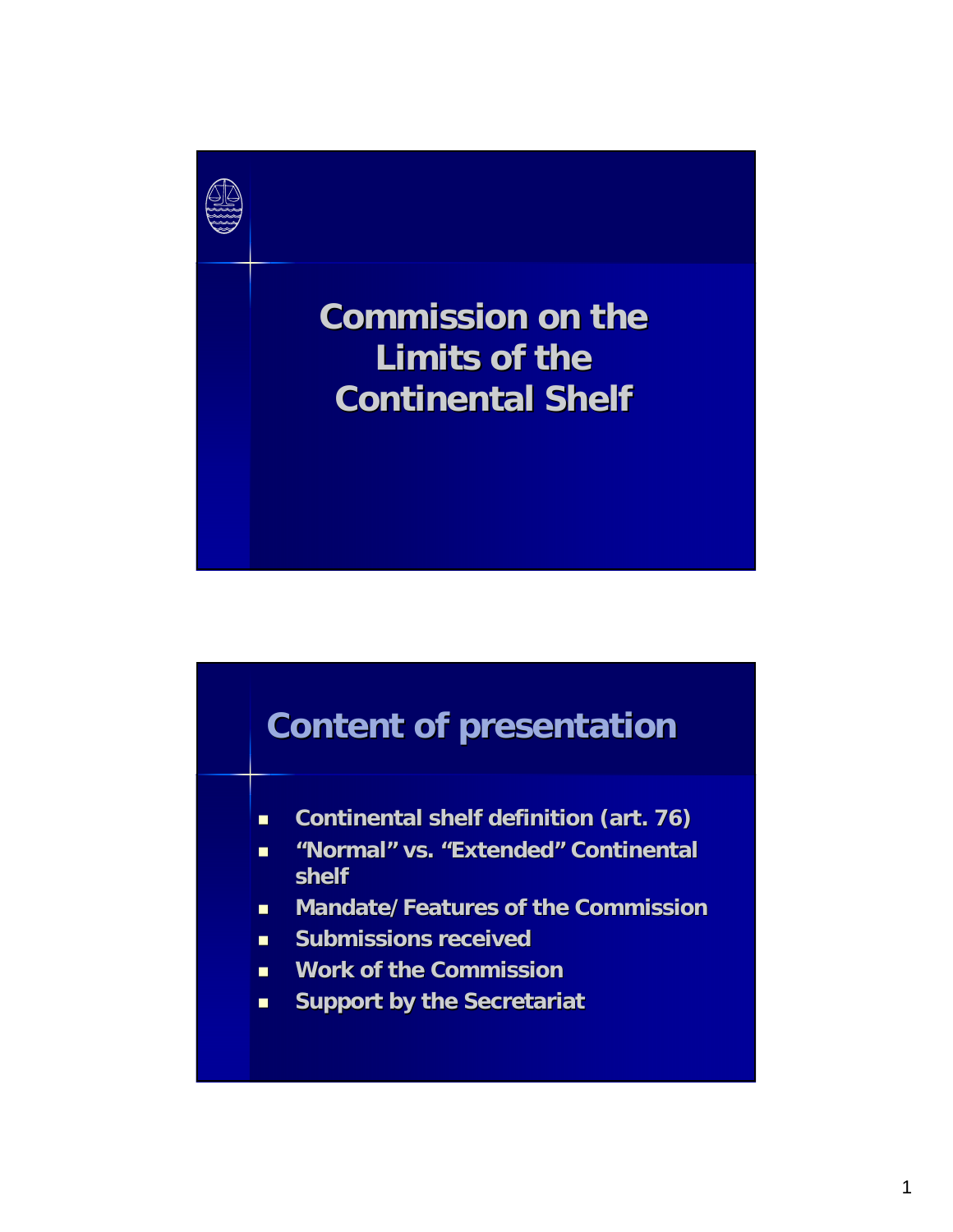## **Continental Shelf (Definition) (Definition)**

**Article 76 (para. 1) Article 76 (para. 1)**

**The continental shelf of a coastal State comprises the seabed and subsoil of the subsoil of the seabed and subsoil of the submarine areas throughout the natural territorial sea throughout the natural prolongation of its land territory to the outer prolongation of its land territory to the outer**  edge of the continental margin, or to a<br>distance of 200 nautical miles from the **baselines from which the breadth of the territorial sea is measured where the outer edge of the continental margin does not extend up to that distance.** 

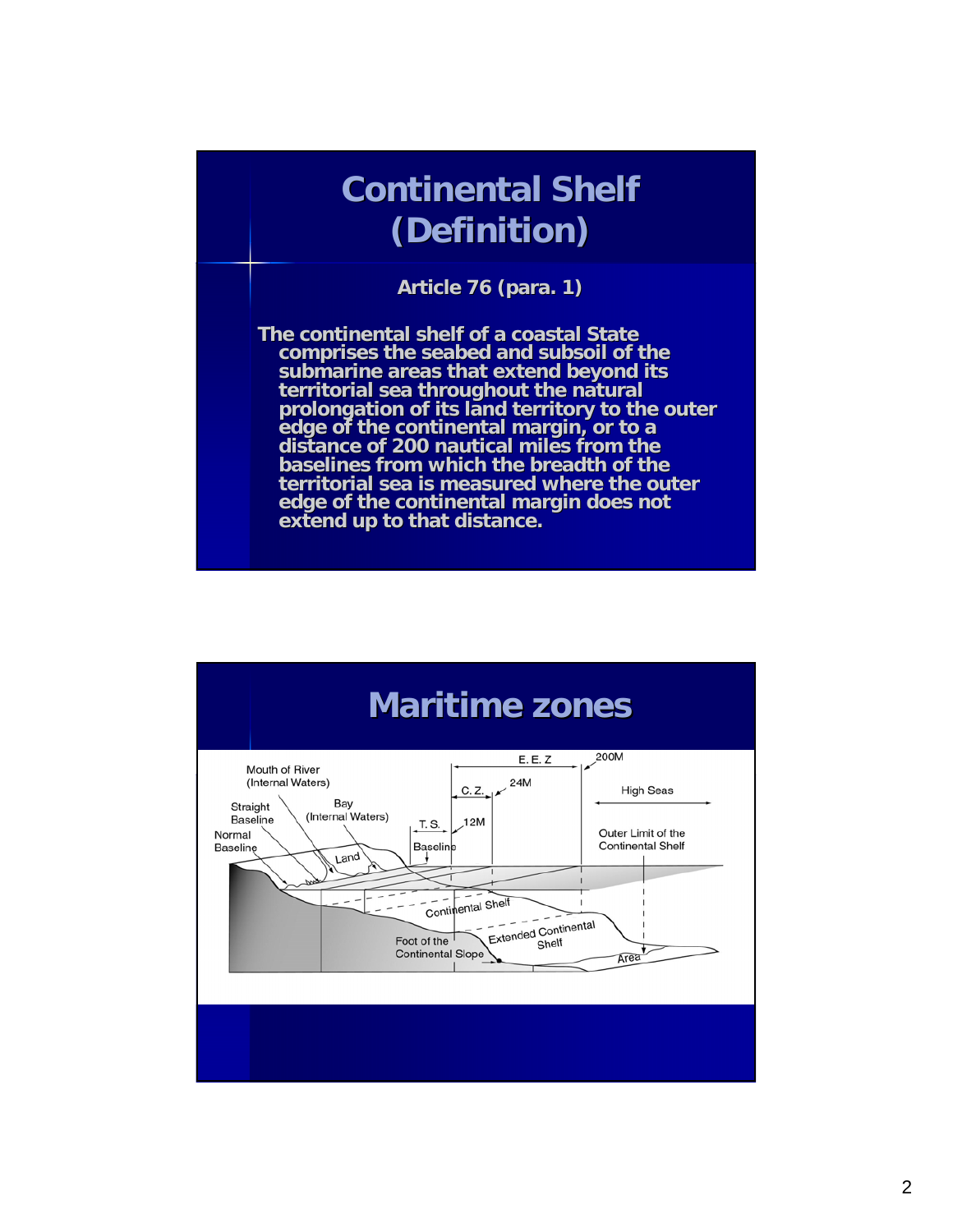## **Continental Shelf (art. 76) Continental Shelf (art. 76)**

**Possible scenarios: Possible scenarios:**

**A. Continental shelves up to 200 nautical miles: A. Continental shelves up to 200 nautical miles:**

**Rights on the continental shelf are Rights on the continental shelf are 'automatic automatic':**

"The rights of the coastal State over the continental shelf do not depend on **occupation, effective or occupation, effective or notional, or on any notional, or on any**  express proclamation" (article 77, paragraph<br>3).

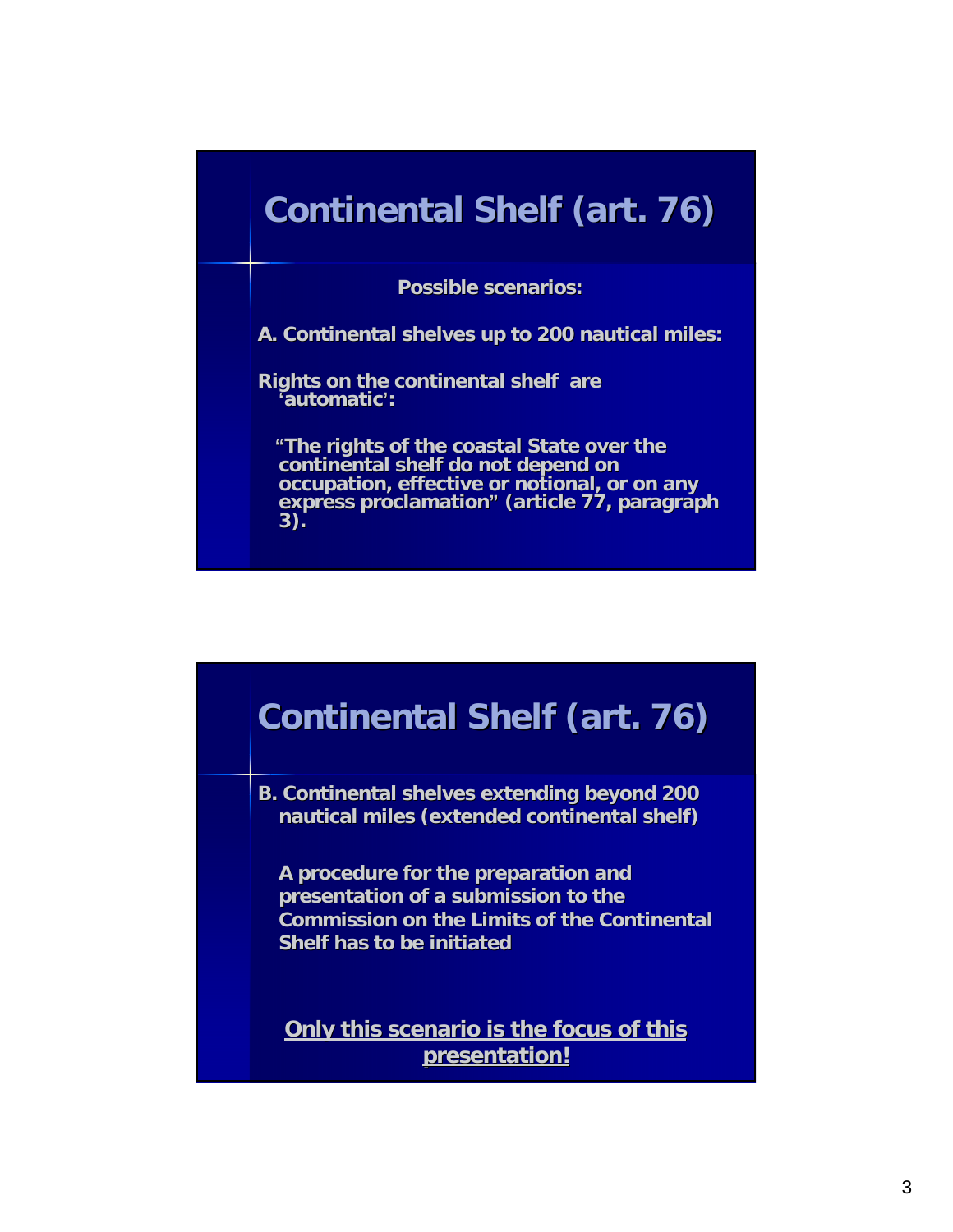#### **Complexity of art. 76 Complexity of art. 76**

**One of the most complex articles in the Convention - geology, hydrography, geomorphology, geodesy to establish: geomorphology, geodesy to establish:** 

- **Foot of the continental slope; Foot of the continental slope;**
- **Delineation of formulae lines;**
- **Delineation of constraint lines;**
- **Delineation of the outer limits of the** continental shelf by means of the formulae **and constraint lines. and constraint lines.**

**These scientific/technical information/data These scientific/technical information/data** 

**-> submission to the Commission** 

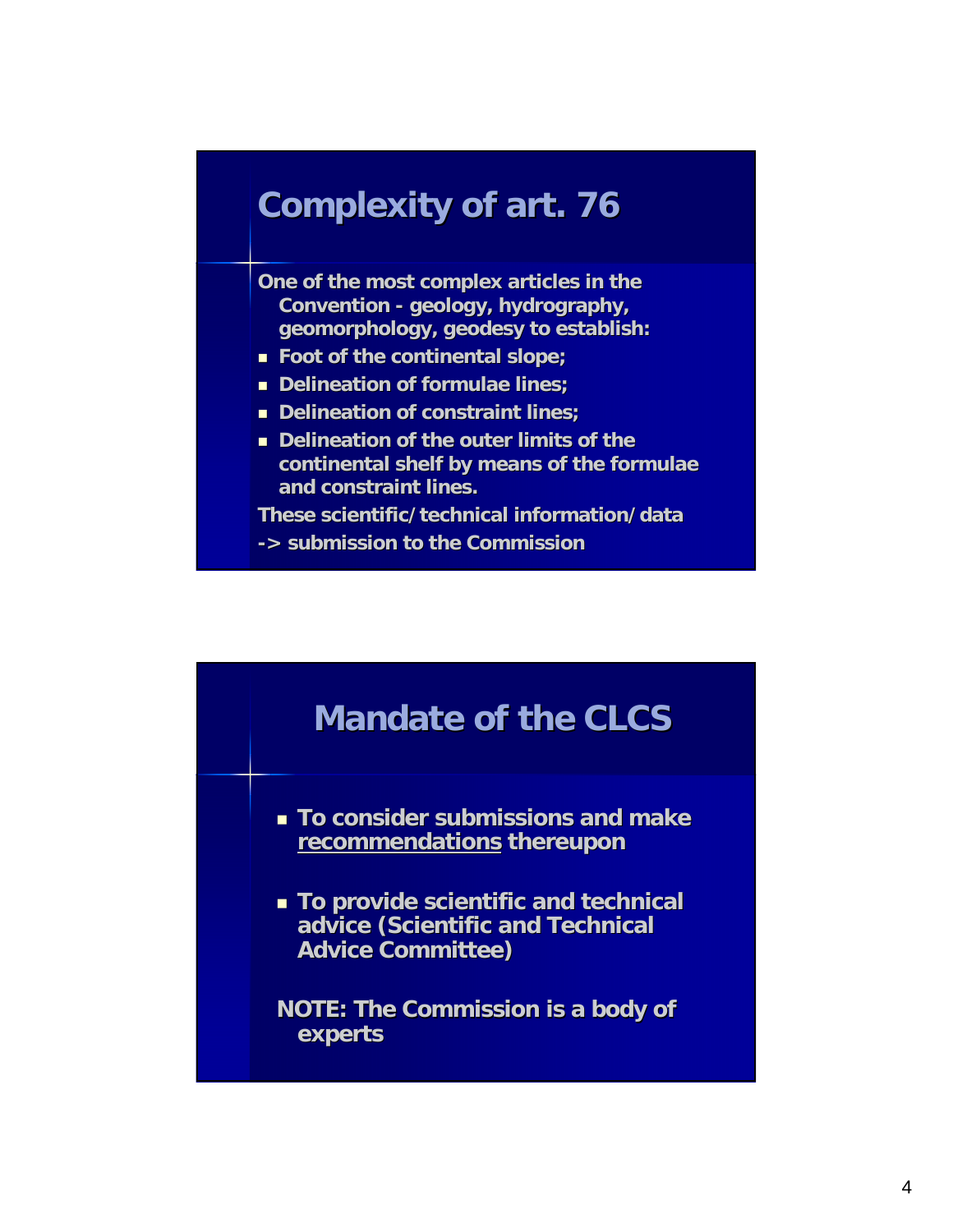### **Basic features of the CLCS Basic features of the CLCS**

- **21 members experts in the fields of fields of** 
	- **geology;**
	- **geophysics; or geophysics; or**
	- **hydrography; hydrography;**
- **Elected by States Parties to this Convention from** among their nationals, having due regard to the **need to ensure equitable geographical need to equitable geographical representation: there must be at least three representation: members from each geographical region; members from each geographical region;**
- **Serve in their personal capacities (Annex II, paragraph 2(1)) paragraph 2(1))**
- **Have their own rules of procedure**

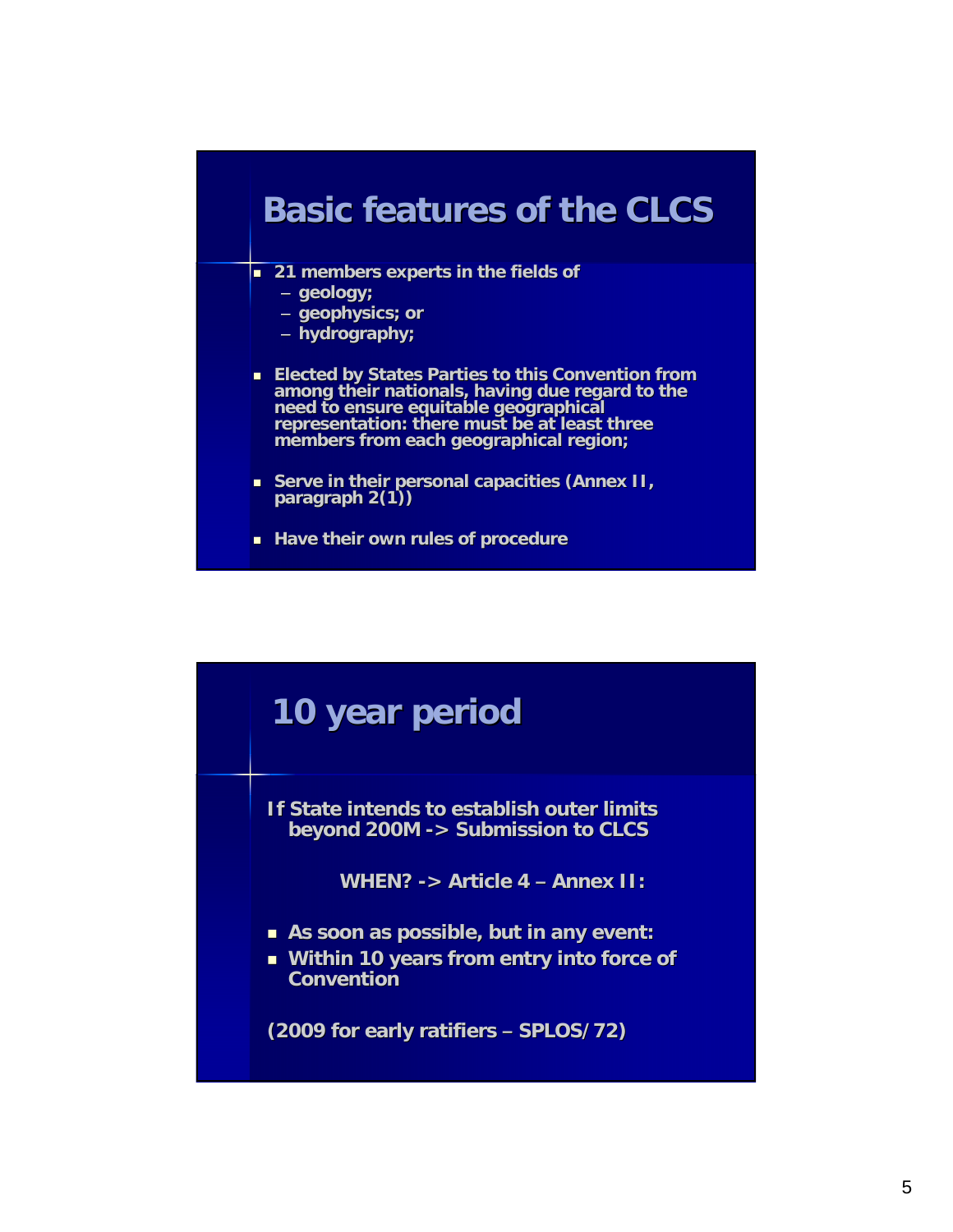### **Submissions received so far**

- **1. Russian Federation (2001) Russian Federation (2001)**
- **2. Brazil (2004) Brazil (2004)**
- **3. Australia (2004) Australia (2004)**
- **4. Ireland (partial Ireland (partial - 2005)**
- **5. New Zealand (2006) New Zealand (2006)**
- **6. France, Ireland, Spain, United Kingdom France, Ireland, Spain, United Kingdom (joint and partial (joint and partial - 2006)**
- **7. Norway (2006) Norway (2006)**
- **8. France (partial France (partial - 2007)**